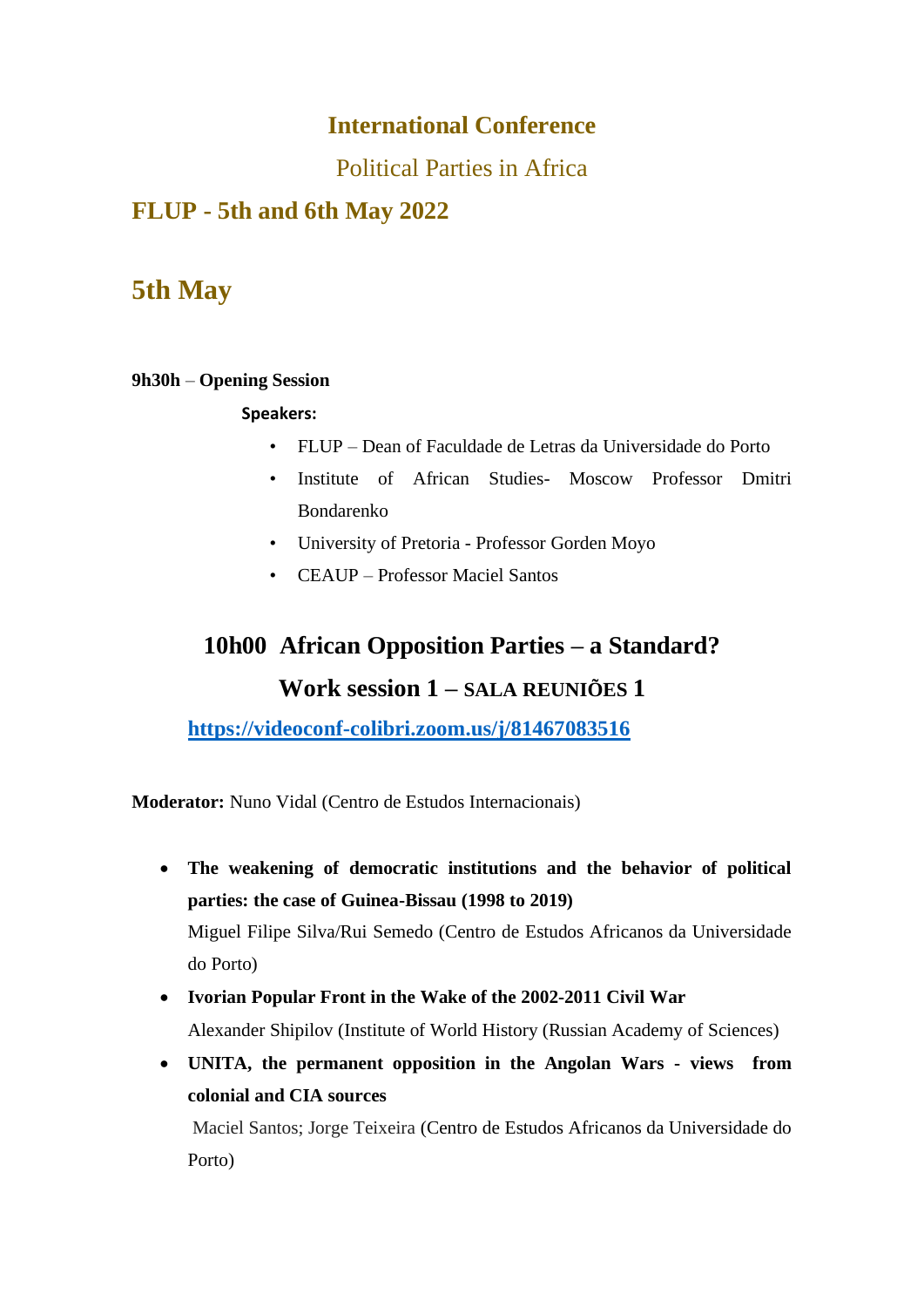### **10H45-11h15 – Debate 10h00 – Popular Protest in Africa and the Crisis of Political Parties**

#### **Work session 1 - SALA REUNIÕES 2**

**<https://videoconf-colibri.zoom.us/j/88081917988>**

**Moderator:** Sergey V. Kostelyanets - Institute for African Studies of the Russian Academy of Sciences

- **2019 Elections in Namibia and Botswana: "Crisis" of the Ruling Parties?** Sidorov Vasily (Institute for African Stidies of Russian Academy of Sciences)
- **Illegitimacy of opposition political parties and emergence of Civil Society Organizations in the political struggle in Africa: Example of Togo** Abdou-Wahabi Abdou ( Selçuk University (Turkey); Lomé University (Togo)
- **Activation of anti-system movements as a factor of weakening the influence of political parties parties in Sub-Saharan Africa** Liybov M. Sadovskaya (Institute for African Studies of the Russian Academy of Sciences)
- **10H45-11h15 – Debate**

# **11h15 - African Opposition Parties – a Standard? Work session 2 - SALA REUNIÕES 1**

**<https://videoconf-colibri.zoom.us/j/81467083516>**

**Moderator:** Maciel Santos – CEAUP

- **Political dissonance in early post-colonial Lesotho** Patrick Whang (University of Cape Town, UCT)
- **Will the system ever decentralize? The long-waited Angolan local elections and municipalization process**

Nuno Vidal (Centro de Estudos Internacionais)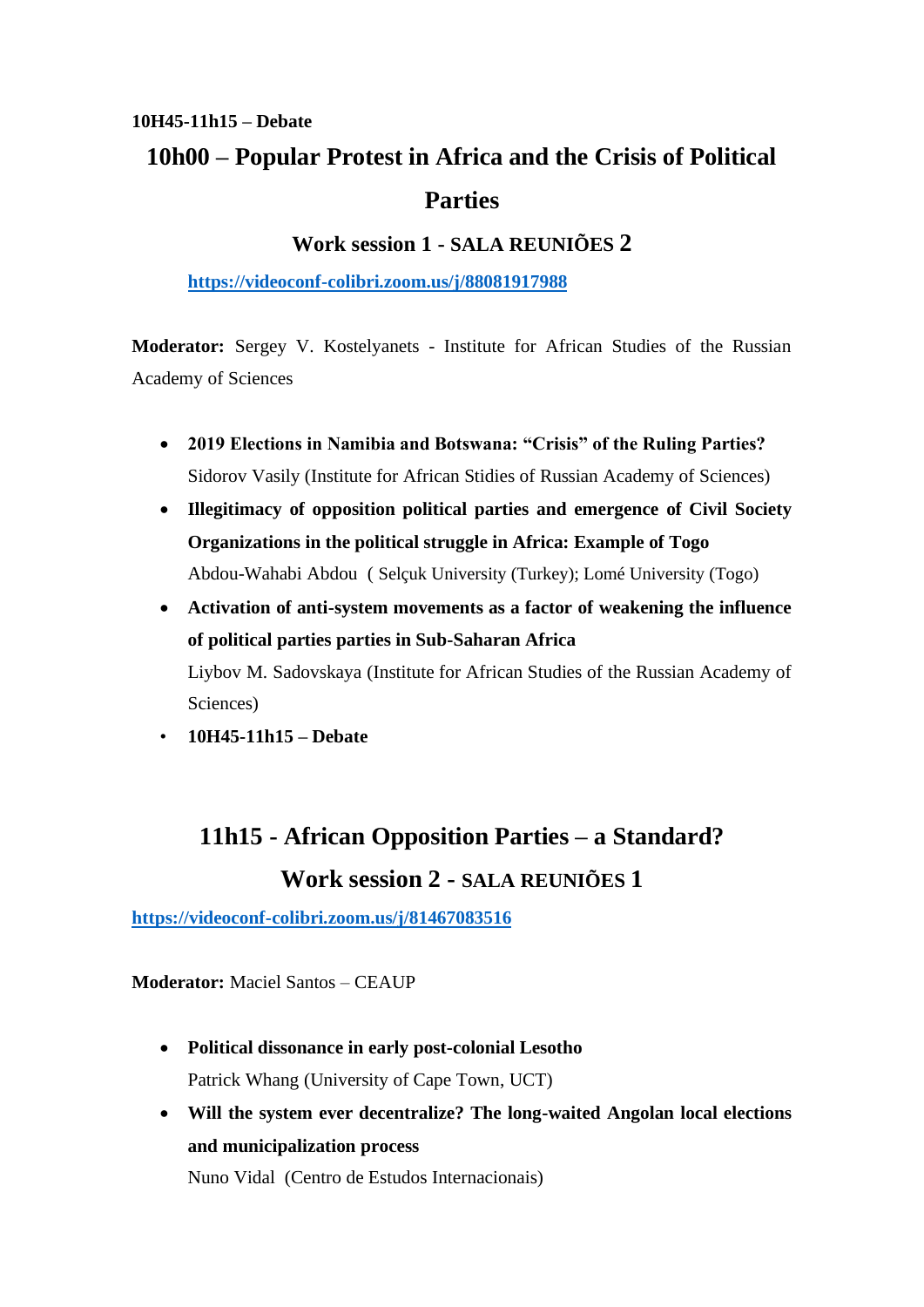• **African Greens: a Major Opposition Force or an Impulse of the Time?** Stella Abrasheva / Polina Kulakova Moscow Institute of International Relations MGIMO University)

**12h15-12h45 – Debate**

# **11h15 – Popular Protest in Africa and the Crisis of Political Parties**

### **Work session 2 - SALA REUNIÕES 2**

**<https://videoconf-colibri.zoom.us/j/88081917988>**

**Moderador:** Edalina Rodrigues Sanches (Instituto de Ciências Sociais da Universidade de Lisboa)

- **Lesotho The 2019 Revolution in Sudan and the Crisis of Political Parties** Sergey Kostelyanets -- Institute for African Studies of the Russian Academy of **Sciences**
- **The Ethiopia State in Transition: Citizenship vs. Ethnic Self-Determination** Aaron Tesfaye (William Paterson University, Wayne, NJ, USA)
- **Socio-Political Protest, Populism and Sub-National Identities in Nigeria Popular Democracy in the Fourth Republic**

Bilyaminu Suleiman Muhammed (Nasarawa State University (Keffi, Nigeria)

**12h15-12h45 – Debate**

**12h45 – Lunch**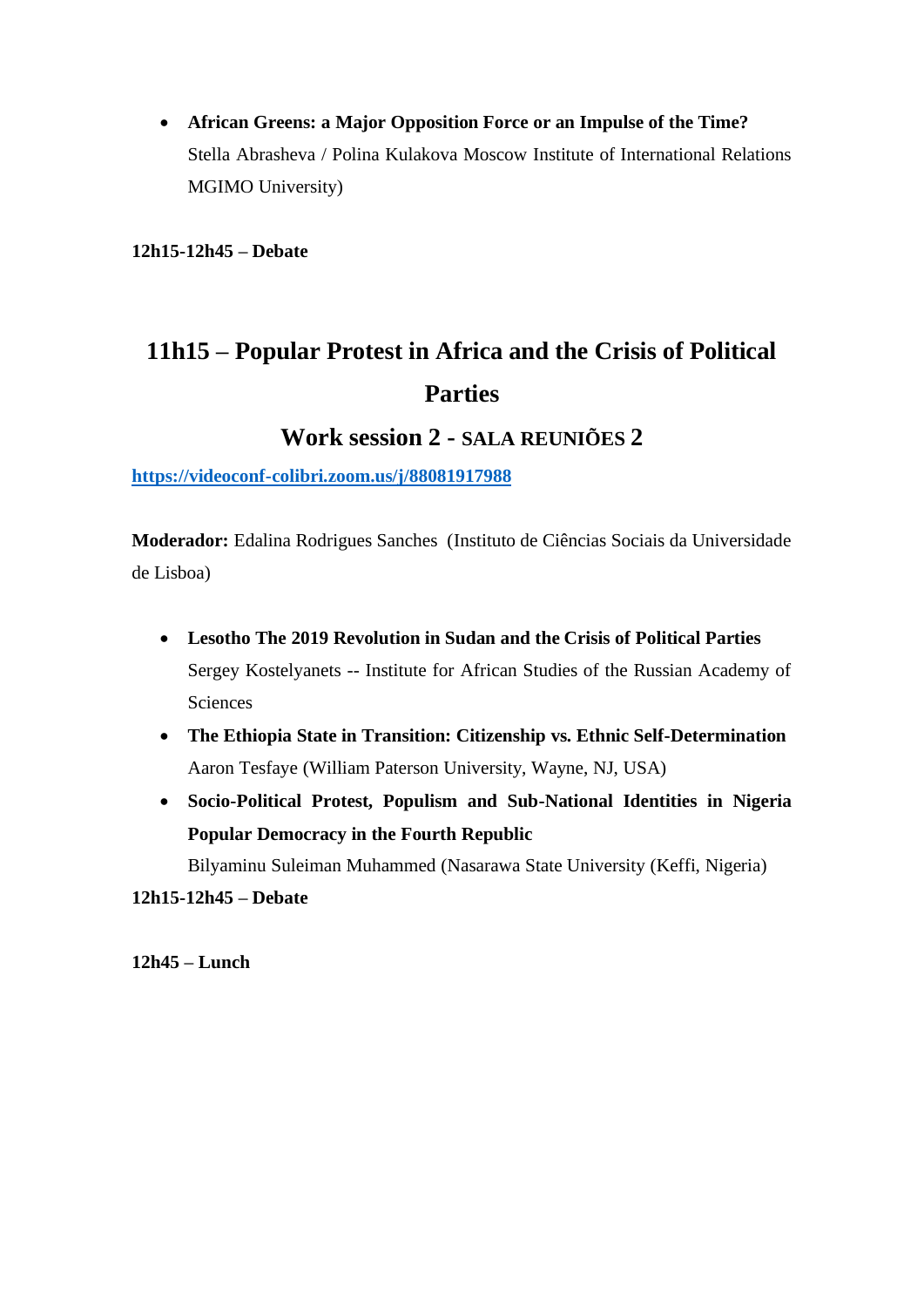### **14h30 – Popular Protest in Africa and the Crisis of Political Parties**

### **Work session 3 - SALA REUNIÕES 1**

**<https://videoconf-colibri.zoom.us/j/81467083516>**

**Moderador:** Sergey V. Kostelyanets - Institute for African Studies of the Russian Academy of Sciences

• **Conceptualizing Internal Political Party Democracy in Contemporary Nigerian Politics: The Role of Party Chieftains, "Garrison Commanders" and Political Office Seekers**

Olayemi Akinwumi (Nasarawa State University, Keffi, Nigeria)

- **Parties and Movements in Africa: Analyzing A Complex Relationship** Edalina Rodrigues Sanches (Instituto de Ciências Sociais da Universidade de Lisboa)
- **Understanding the Differential Nature of Protest Movements in Africa through Political Settlements Analysis**

Gerald Arhin (University of Manchester)

**15h15-15h45 – Debate**

# **14h30 – Post-Conflict Transformation of Rebel Movements into Political Parties and Related Peace-Building Issues Work session 1 - SALA REUNIÕES 2**

**<https://videoconf-colibri.zoom.us/j/88081917988>**

**Moderador:** Tatiana S. Denisova, Dmitri M. Bondarenko - Institute for African Studies Russian Academy of Sciences, Moscow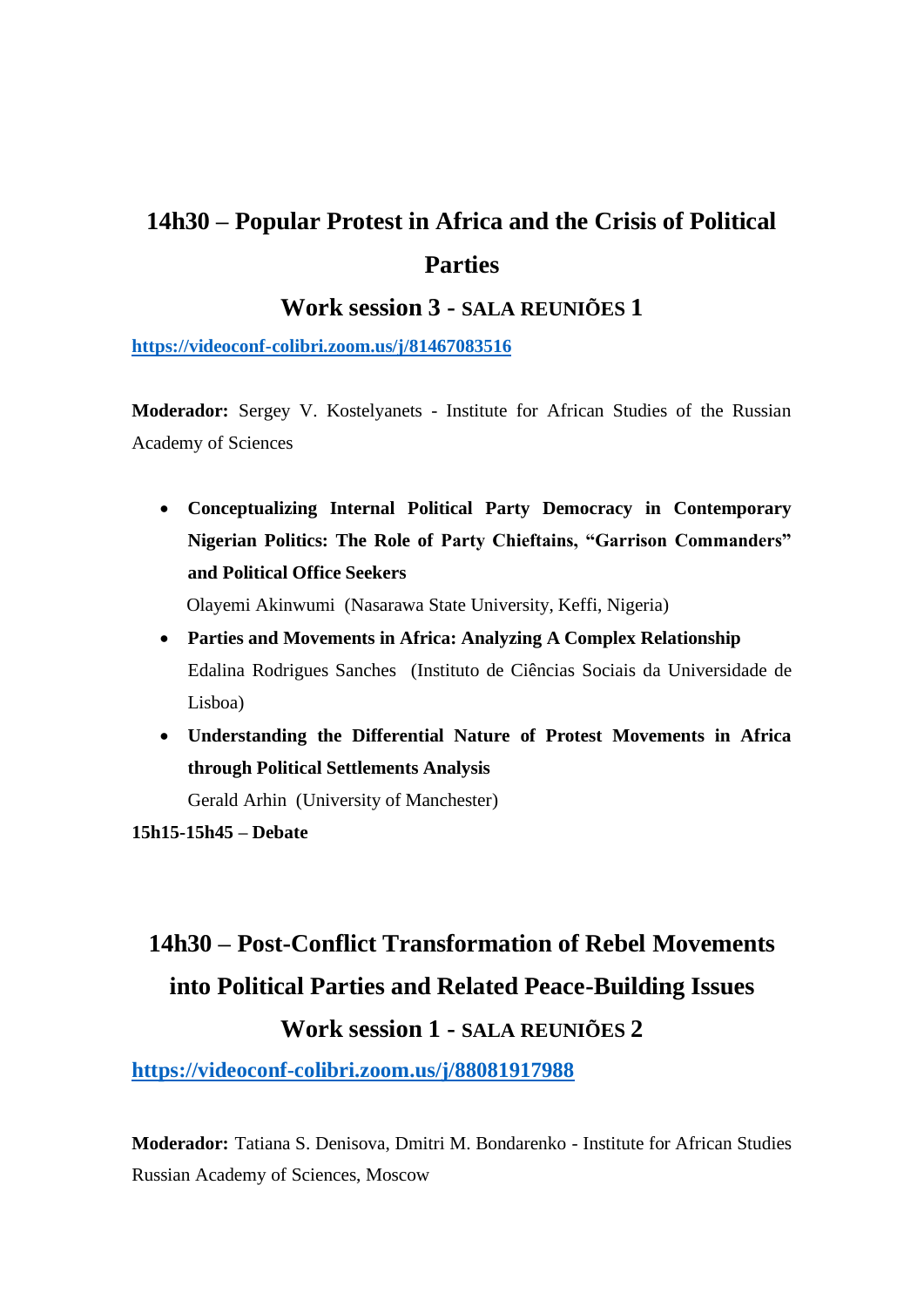• **Transformation of national liberation movements into political parties: an external factor.**

Vladimir Shubin (Institute for African Studies Russian Academy of Sciences, Moscow)

• **Brides in Rugs? Conflict, Transmutation and the Political Settlements in Uganda's Multi-Party Politics since 1986**

Fredrick Kisekka-Ntale (Social Policy Analysis Centre DRASPAC)

• **The Tigray People's Liberation Front's Evolution — Once a Leader, Now an Outsider**

Lidia Zatolokina and Alexey Demidov (Moscow State University of International Relations)

**15h15-15h45 – Debate**

**15h45-16h15 – Pausa para café**

# **16h15 – Post-Conflict Transformation of Rebel Movements into Political Parties and Related Peace-Building Issues Work session 2 - SALA REUNIÕES 1**

**<https://videoconf-colibri.zoom.us/j/81467083516>**

**Moderador:** Dmitri M. Bondarenko - Institute for African Studies Russian Academy of Sciences, Moscow

- **From Warlords to Politicians: Transforming Rebel Movements into Political Parties (on the example of Sierra Leone)** Tatyana S. Denisova (Institute for African Studies Russian Academy of Sciences, Moscow)
- **The Incomplete Transformation: Sudan People's Liberation Movement/Army (SPLM/A) and Governance in South Sudan** Aleksi Ylönen (Centre for International Studies, University Institute of Lisbon)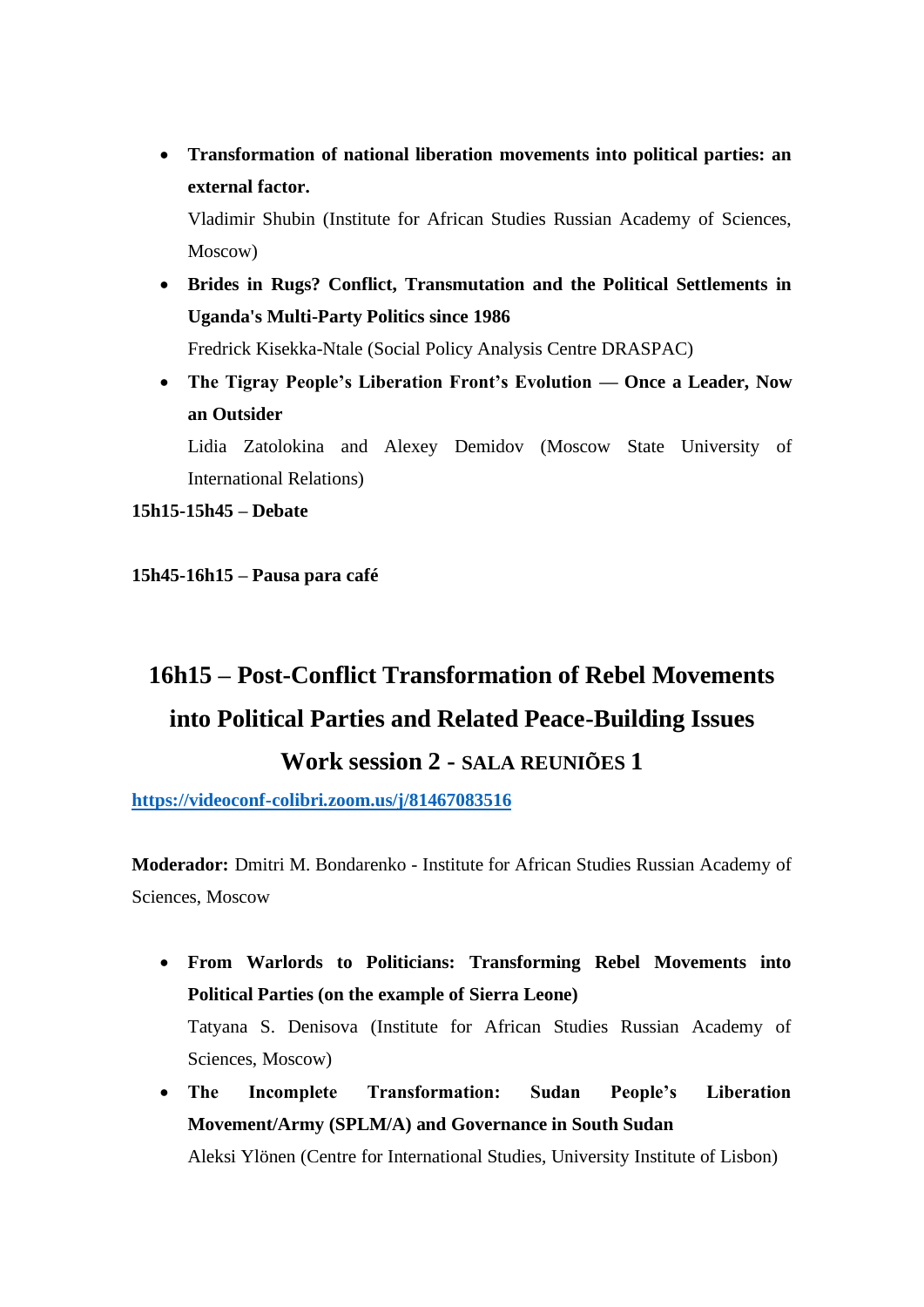- **The role of culture, customs and symbolism in African Political Parties: Case Study the ANC of South Africa** Phalandwa Abraham Mulaudzi (Institute for African Renaissance Studie University of South Agfrica)
- **The need of ideological-based Political Parties in SS Africa** Issau Agostinho (Centro de Estudos Africanos da Universidade do Porto) **17h00-17h30 – Debate**

# **16h15 –Single-party and Multi-party Political Systems in South of the Sahara African Countries during the "Cold War" Years**

### **Work session 1 - SALA REUNIÕES 2**

**<https://videoconf-colibri.zoom.us/j/88081917988>**

**Moderador:** Andrei Tokarev - Head of Center for Southern African Studies, Institute for African Studies; Associate Professor, Military University

• **One-party and no-party polity in Guinea-Bissau and communitarianism theorizations**

Claudia Favarato (Instituto Superior de Ciências Sociais e Políticas)

• **As vicissitudes e as tensões da democracia em São Tomé e Príncipe** Augusto Nascimento (Faculdade de Letras da Universidade de Lisboa)

**17h00-17h30 – Debate**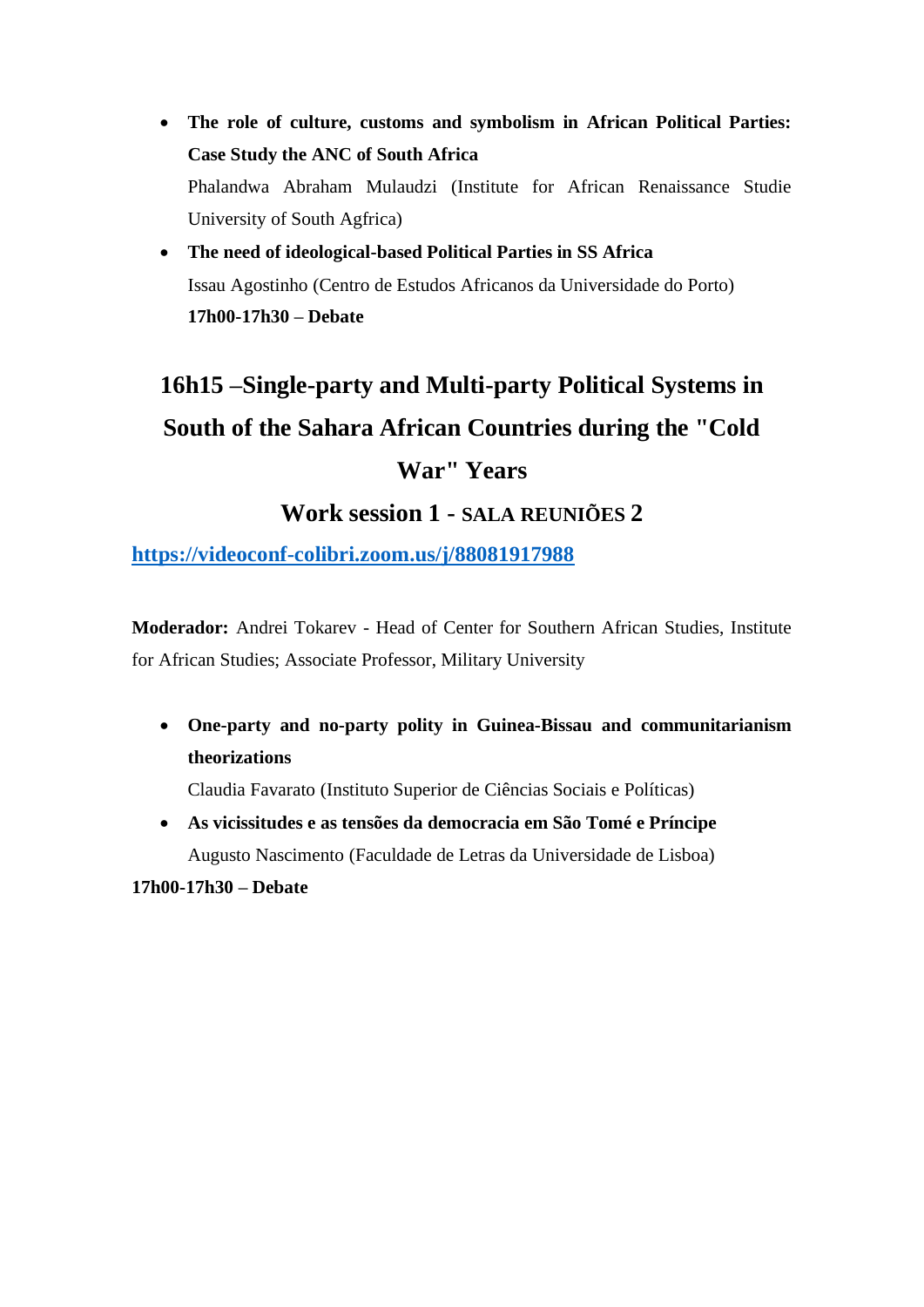### **6th May**

# **9h30 –Single-party and Multi-party Political Systems in South of the Sahara African Countries during the "Cold War"**

#### **Years**

### **Work session 2 - SALA REUNIÕES 1**

**<https://videoconf-colibri.zoom.us/j/87821572525>**

**Moderador:** Andrei Tokarev - Head of Center for Southern African Studies, Institute for African Studies; Associate Professor, Military University

• **A mausoleum which never was: Inside controversies surrounding the burial of Robert Mugabe.**

Joshua Chakawa (Department of History Midlands State University)

- **The Role of ex-ZIPRA and former ZAPU elements in the Operation Restore Order: Robert Mugabe's Asante Sana** Gorden Moyo (Faculty of Social Sciences and Humanities, Lupane State University, Zimbabwe)
- **Political parties in Africa, nationalist struggle and national construction** Kenfack Dirane Merlin (University of Yaoundé 1 Cameroon)

**10h30-11h00 – Debate**

# **9h30 –The "Arab Spring" and its Impact on Islamist Political Parties in North Africa and Sahel Work session 1 - SALA REUNIÕES 2**

**<https://videoconf-colibri.zoom.us/j/84054184603>**

**Moderador:** Eduardo Costa Dias, CEI-IUL

• **The Saharawi the flame of the arab spring?**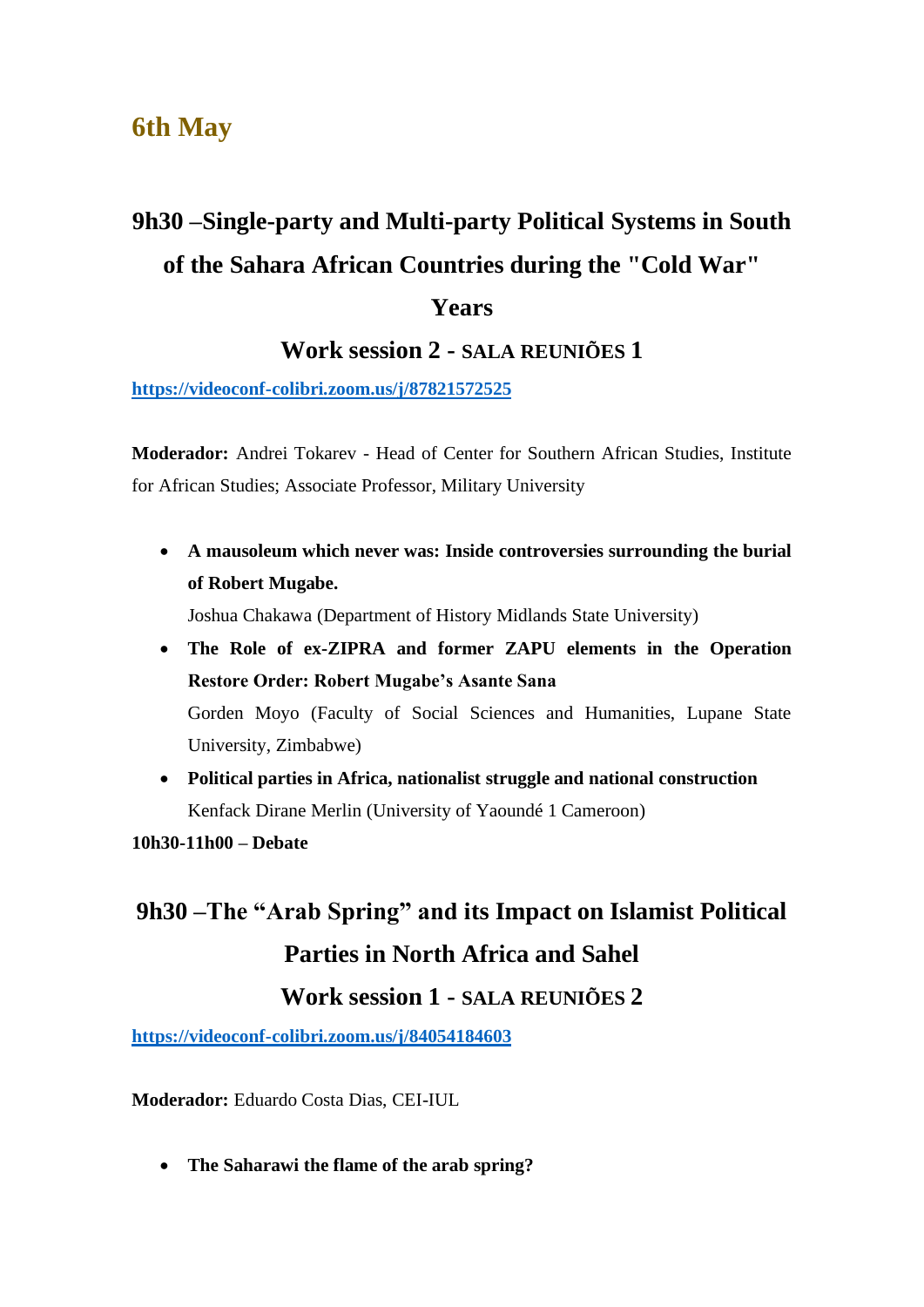Isabel Lourenço (Centro de Estudos Africanos da Universidade do Porto)

• **Obama Administration and Egypt's Muslim Brotherhood (2010-2016): Ally or Predicament?**

Mourad Aty (Assistant Professor U. Guelma/Centro de Estudos Africanos da Universidade do Porto)

**10h30-11h00 – Debate**

## **11h00 –Southern Cameroon: Federal State or Ambazonia? Work session 1 - SALA REUNIÕES 1**

#### **<https://videoconf-colibri.zoom.us/j/87821572525>**

**Moderador:** Vladimir Shubin (Institute for African Studies Russian Academy of Sciences, Moscow)

- **Failure descolonization** Roland Afungang (Centro de Estudos Africanos da Universidade do Porto)
- **Southern Cameroon - problem and its escalation** Abdul Karim
- **Political Parties and Post Election Violence in Nigeria: A Nexus** Joel Anthony Kemie (University of Minho)

**12h00-12h30 – Debate**

**12h30 – Lunch**

# **14h30 –The "Arab Spring" and its Impact on Islamist Political Parties in North Africa and Sahel Work session 2 - SALA REUNIÕES 1**

**<https://videoconf-colibri.zoom.us/j/87821572525>**

**Moderador:** Mourad Aty - Assistant Professor U. Guelma/ CEAUP

• **Estado, etnias, poderes fácticos e djihâd no Sahel**